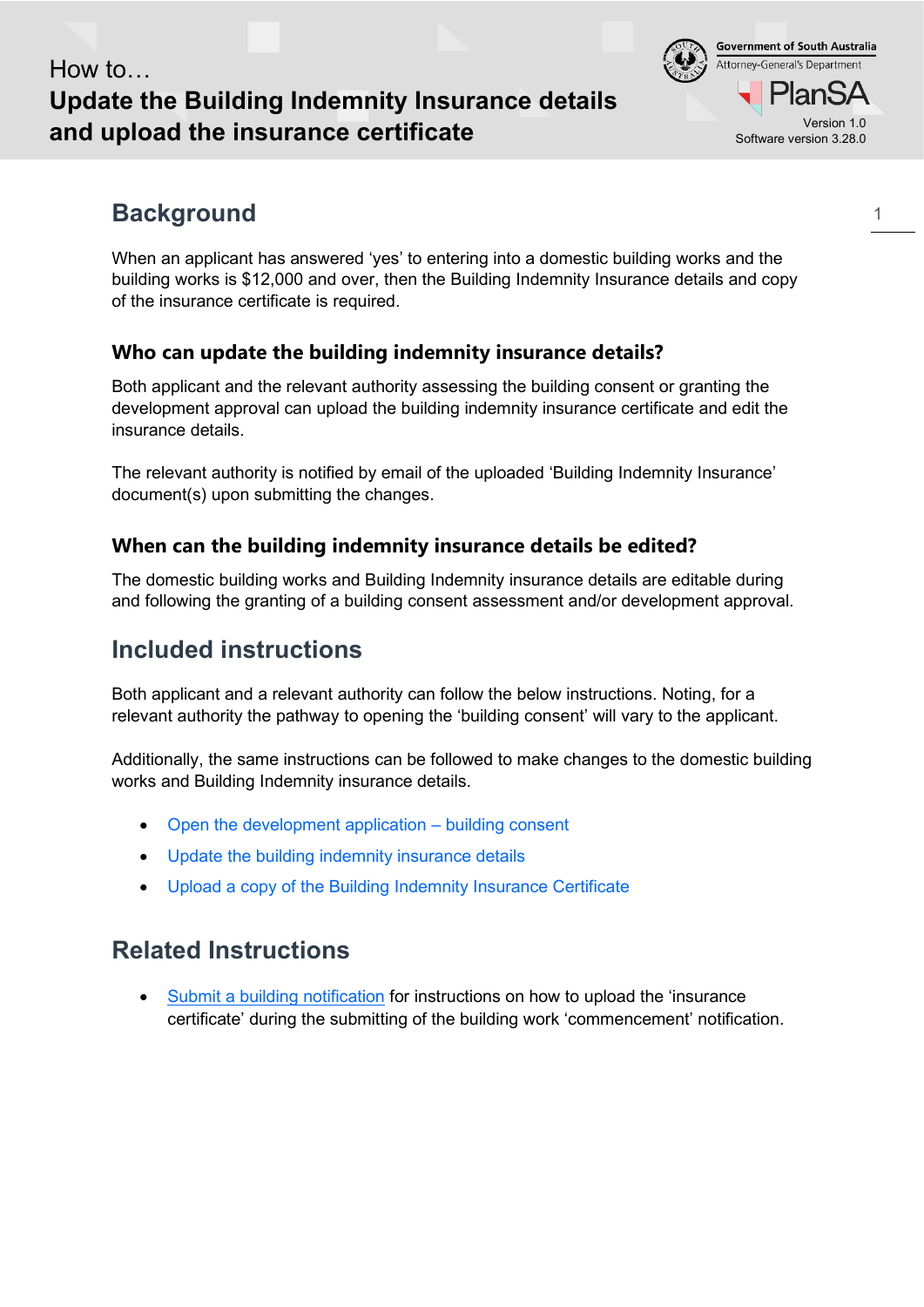How to… **Update the Building Indemnity Insurance details and upload the insurance certificate** Version 1.0

**Government of South Australia** Attorney-General's Department lanSA Software version 3.28.0

#### **Open the development application – building consent** 1. Search for the application using the ID number (as required). 2. Click on the ID number to view the application details. 1 **Your applications** 21001312 Start a new application Access an application submitted by Submit mandatory building notificatio someone else FOR YOUR ACTION (253) **UNDER ASSESSMENT (835)** DRAFT (11) LAND DIVISION CERTIFICATES (16) CERTIFICATE OF OCCUPANCY (27) 1 results for: "21001312" ID **↓** Owner Location **Nature of Development**  $\overline{2}$ 21001312 T Applicant 23 TOBRUK AV ROBE SA 5276 **EXTENSION**

3. Click on **Building Consent** within the Status detail table to view the details.

| 22r<br>$\sqrt{24}$<br>25<br>6.<br>26<br>28<br>30<br>15.<br>32<br>11<br>13 <sub>1</sub><br>27<br>8<br>34<br>Apex Lane<br>29<br>10.<br>29<br>26<br>31<br>$\overline{2}$<br>12.<br>8<br>$\Omega$<br>10J<br>12<br>AI SI SI<br>16<br>$-30-$<br>33 <sub>1</sub><br>33<br>33<br>33<br>Click the property location image above to open the South Australian Property and Planning Atlas | > Submission details<br>> Zoning information<br>There is currently no action required from you. |                                     |
|---------------------------------------------------------------------------------------------------------------------------------------------------------------------------------------------------------------------------------------------------------------------------------------------------------------------------------------------------------------------------------|-------------------------------------------------------------------------------------------------|-------------------------------------|
| (SAPPA) in a new tab, and view zoning and other layers for this location                                                                                                                                                                                                                                                                                                        | <b>Status detail</b>                                                                            |                                     |
|                                                                                                                                                                                                                                                                                                                                                                                 | <b>Planning consent</b>                                                                         | Granted 1 Nov 2021<br>▸<br>since.   |
| 3                                                                                                                                                                                                                                                                                                                                                                               | <b>Building consent</b>                                                                         | Granted 19 Nov 2021<br><b>ALL 1</b> |
|                                                                                                                                                                                                                                                                                                                                                                                 | <b>Development approval</b>                                                                     | Assessment in progress              |
|                                                                                                                                                                                                                                                                                                                                                                                 | <b>Development application</b>                                                                  | Pending development approval        |

The **Building Consent** screen is shown within a 'Granted' consent status.

| <b>Building Consent for Development Application: 21001312</b>                                                                       |                                |
|-------------------------------------------------------------------------------------------------------------------------------------|--------------------------------|
| <b>Information Requests</b><br><b>Summary</b><br>Assessment Info<br><b>Related Actions</b><br><b>Documents</b><br>Fees<br>Insurance |                                |
| <b>Development application 21001312</b>                                                                                             | <b>O</b> Help for this section |
| <b>Consent status: Granted</b>                                                                                                      |                                |
| <b>Development location(s)</b>                                                                                                      | <b>Zoning information</b>      |
| 23 TOBRUK AV ROBE SA 5276                                                                                                           | <b>Zones</b>                   |
| Title ref CT 5093/783 Plan parcel D35175 AL100 Council Dc Of Robe                                                                   | • Neighbourhood                |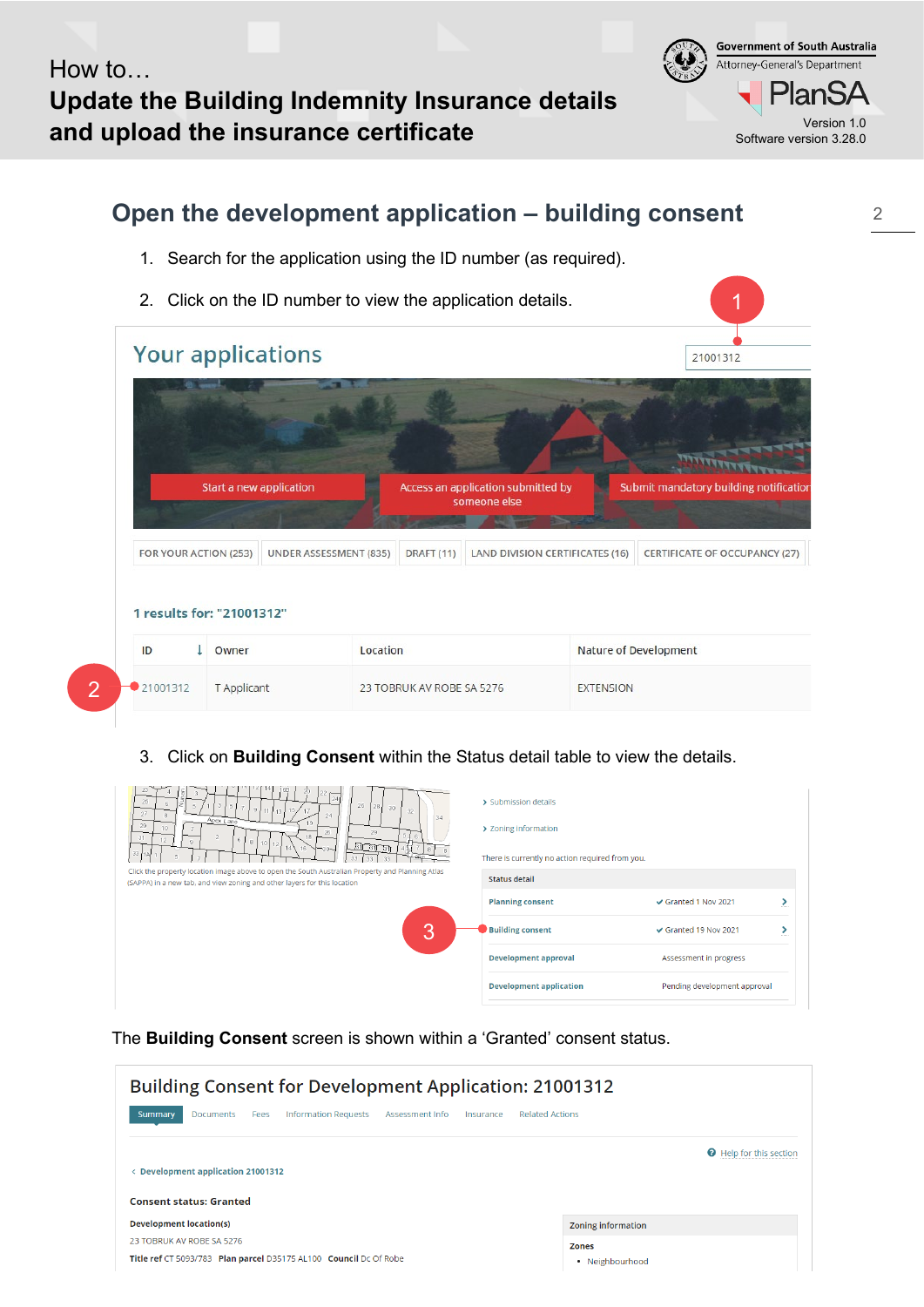**Government of South Australia** Attorney-General's Department -lan9 Software version 3.28.0

# **Update the building indemnity insurance details**

4. Click **Insurance** tab.

5

5. Click **Edit** within the Building or building work insurance details.

| Summary            | Documents Fees                     | Information Requests Assessment Info                               | Insurance | <b>Related Actions</b> |
|--------------------|------------------------------------|--------------------------------------------------------------------|-----------|------------------------|
|                    | ← Development application 21001312 |                                                                    | 4         |                        |
|                    |                                    | Building or building work insurance details: extension             |           | $\checkmark$           |
| •Edit              |                                    |                                                                    |           |                        |
| <b>Description</b> |                                    |                                                                    |           |                        |
| extension          |                                    |                                                                    |           |                        |
|                    |                                    | Has the applicant entered into a domestic building works contract? |           |                        |
| Yes                |                                    |                                                                    |           |                        |
|                    |                                    | Has the Building Indemnity Insurance been issued?                  |           |                        |
|                    |                                    |                                                                    |           |                        |

- 6. Update response to 'Yes' for the question **Has the building indemnity insurance been issued**?
- 7. Complete the Insurer details as follows.
	- a. **Insurer name**.
	- b. **Insurance number**; this is the policy number.
	- c. **Insurance date of issue** type the date or select from the calendar.

| $\bigcirc$ No                                 |                          |                          |                           |
|-----------------------------------------------|--------------------------|--------------------------|---------------------------|
| Insurer name *                                | Insurance number *       |                          | Insurance date of issue * |
| <b>Build Insurance</b>                        | 15464                    |                          | 09/11/2021                |
| <b>Building Indemnity Insurance Documents</b> |                          |                          |                           |
| Document                                      | <b>Document Category</b> |                          | <b>Document Type</b>      |
| $\Box$ Drop files here<br><b>UPLOAD</b>       | --- Select One ---       | $\overline{\phantom{a}}$ | --- Select One ---        |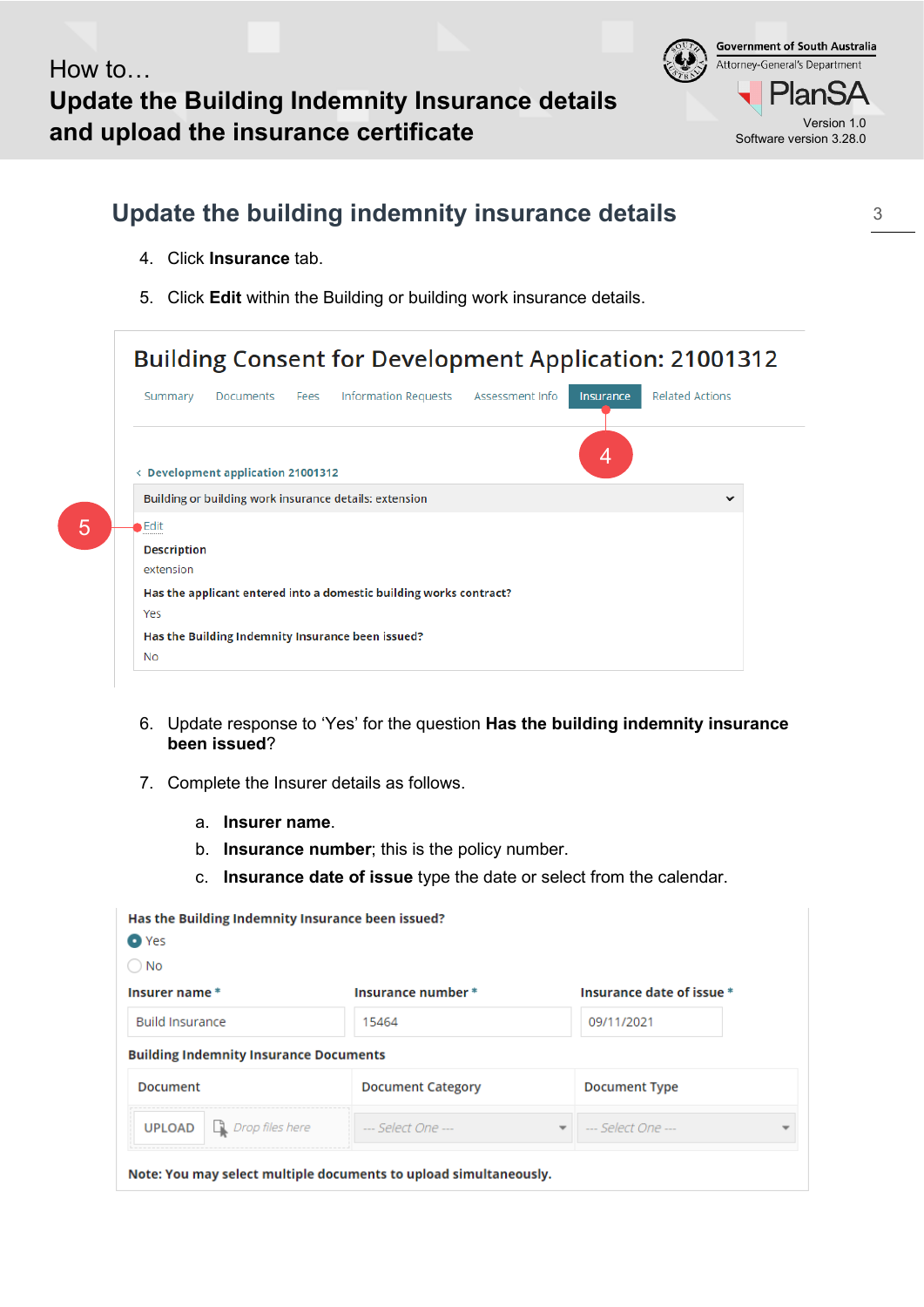**Government of South Australia** Attorney-General's Department -lanSA Software version 3.28.0

## **Upload a copy of the Building Indemnity Insurance Certificate**

- 8. Click on **Upload** to locate the saved copy of the insurance certificate.
- 9. Drag-and-drop the document into the *Drop files here* field.
- 10. Close 'x' the Open window.



The document file is automatically categorised.

|               |                                              | Please upload a copy of the Building Indemnity Insurance certificate (Reg 36) |                                     |  |
|---------------|----------------------------------------------|-------------------------------------------------------------------------------|-------------------------------------|--|
| Document      |                                              | <b>Document Category</b>                                                      | Document Type                       |  |
|               | <b>building insurance</b><br>PDF - 183.69 KB | <b>Building Consent Documents</b><br>$\overline{\phantom{a}}$                 | <b>Building Indemnity Insurance</b> |  |
| <b>UPLOAD</b> | $\Box$ Drop files here                       | --- Select One ---                                                            | --- Select One ---                  |  |

#### 11. Click **Submit** to save the updates.

| $\bigcirc$ No          |                                                                              |                                                                   | Insurance date of issue *    |             |
|------------------------|------------------------------------------------------------------------------|-------------------------------------------------------------------|------------------------------|-------------|
| Insurer name*          |                                                                              | Insurance number *                                                |                              |             |
| <b>Build Insurance</b> |                                                                              | 15464                                                             | 09/11/2021                   |             |
|                        | <b>Building Indemnity Insurance Documents</b>                                |                                                                   |                              |             |
| <b>Document</b>        |                                                                              | <b>Document Category</b>                                          | <b>Document Type</b>         |             |
|                        | building insurance<br>PDF - 183.69 KB                                        | Building Consent Documents ▼                                      | Building Indemnity Insurance | $\mathbf x$ |
|                        | <b>UPLOAD</b> $\Box$ <i>Drop files here</i> $\Box$ <i>--- Select One ---</i> | $\overline{\phantom{a}}$                                          | --- Select One ---           |             |
|                        |                                                                              | Note: You may select multiple documents to upload simultaneously. |                              |             |